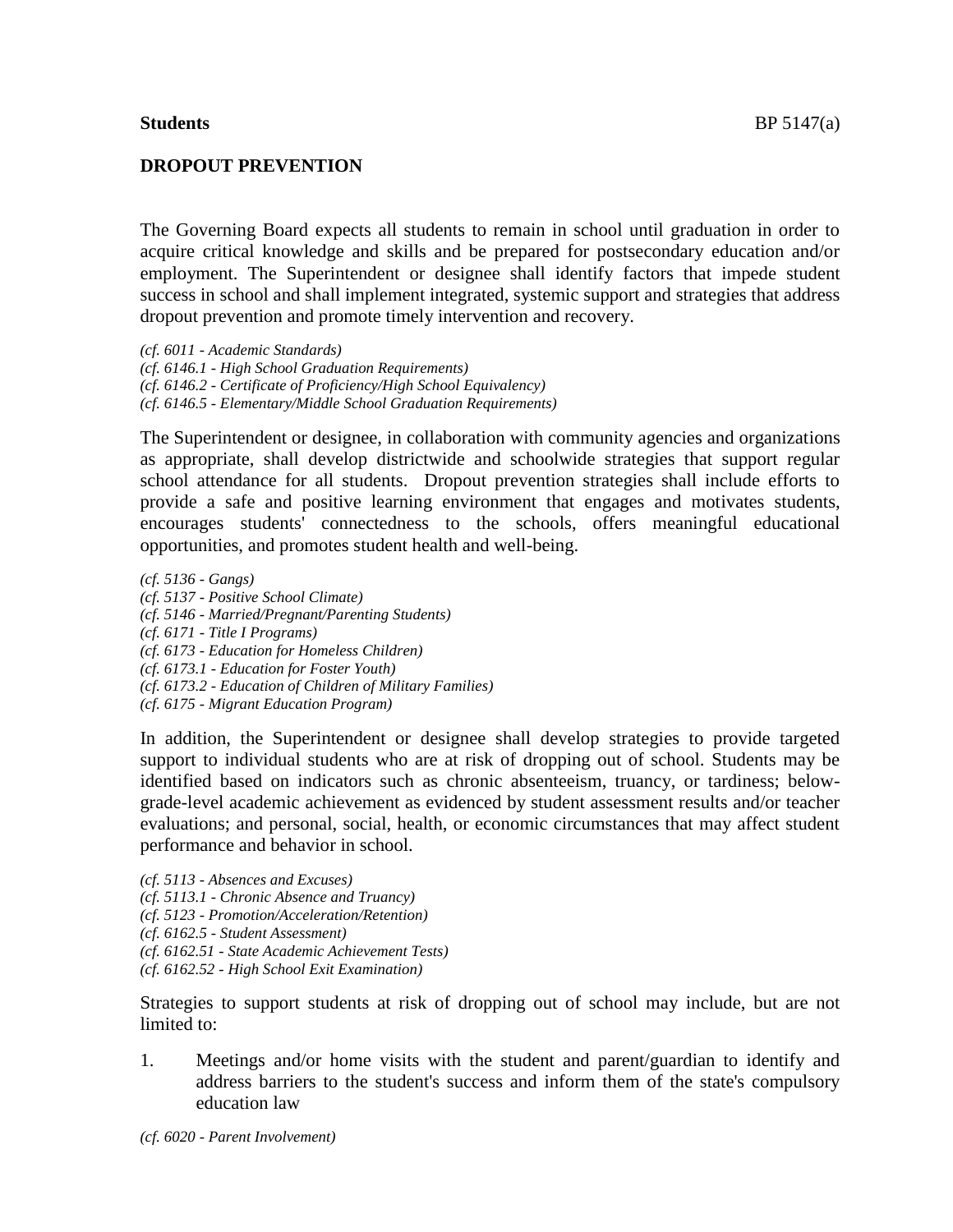## **DROPOUT PREVENTION** (continued)

- 2. Individualized instruction that responds to the needs and unique learning styles of students
- 3. Supplemental instruction during or outside the school day that is designed to help students overcome academic deficiencies
- *(cf. 6176 - Weekend/Saturday Classes)*
- *(cf. 6177 - Summer Learning Programs)*
- *(cf. 6179 - Supplemental Instruction)*

## 4. Enrollment in alternative or specialized educational programs

- *(cf. 6158 - Independent Study)*
- *(cf. 6164.4 - Identification and Evaluation of Individuals for Special Education)*
- *(cf. 6172 - Gifted and Talented Student Program)*
- *(cf. 6178 - Career Technical Education)*
- *(cf. 6178.2 - Regional Occupational Center/Program)*
- *(cf. 6181 - Alternative Schools/Programs of Choice)*
- *(cf. 6183 - Home and Hospital Instruction)*
- *(cf. 6184 - Continuation Education)*
- *(cf. 6185 - Community Day School)*
- 5. Assistance locating employment or work-based learning opportunities which link classroom learning with real-world experiences

*(cf. 5113.2 - Work Permits) (cf. 6178.1 - Work-Based Learning)*

## 6. Academic guidance and personal counseling services

- *(cf. 6164.2 - Guidance/Counseling Services)*
- 7. Referral to a student success team, school attendance review board, or other team that addresses persistent attendance problems

*(cf. 6164.5 - Student Success Teams)*

8. Referral to school and/or community support services, such as mental health services, health services, social services, a substance abuse program, and other resources

*(cf. 1020 - Youth Services)*

- *(cf. 5030 - Student Wellness)*
- *(cf. 5131.6 - Alcohol and Other Drugs)*

*(cf. 5141.6 - School Health Services)*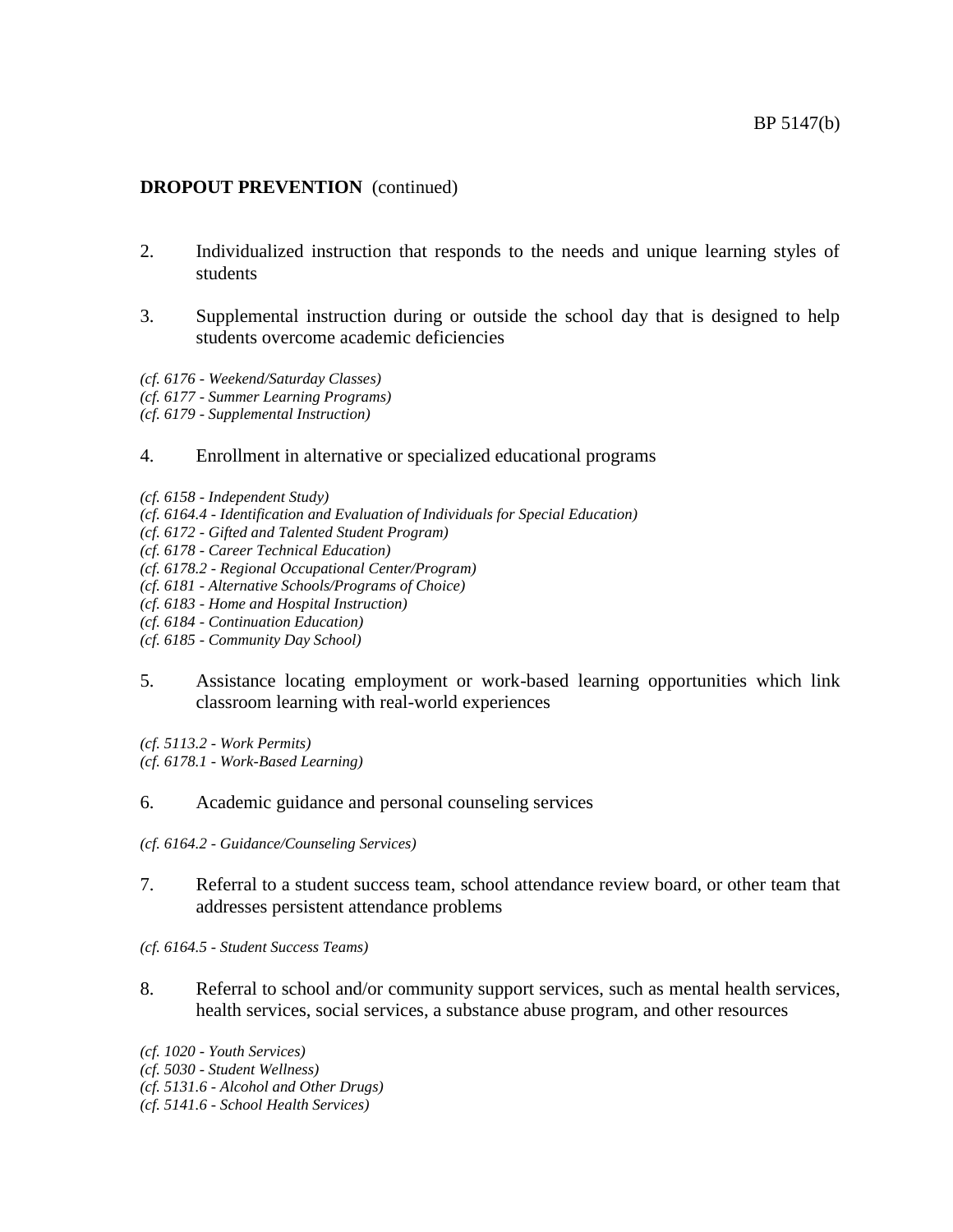# **DROPOUT PREVENTION** (continued)

- 9. Continued monitoring of student attendance
- 10. Employment of qualified outreach consultants to perform duties related to dropout identification, prevention, intervention, and recovery as assigned

The strategies may be incorporated into the district's local control and accountability plan and linked to district goals for student engagement, school climate, and student achievement.

*(cf. 0450 - Comprehensive School Safety Plan) (cf. 0460 - Local Control and Accountability Plan)*

The Superintendent or designee shall ensure that employees are trained to support at-risk students and are prepared to implement intervention strategies or to make appropriate referrals to support services.

*(cf. 4131 - Staff Development) (cf. 4231 - Staff Development) (cf. 4331 - Staff Development)*

When a student leaves school prior to the end of a school year, or when a student successfully completed the prior school year but did not begin attending the next grade or school that he/she was expected to attend or had pre-registered to attend, the Superintendent or designee shall make efforts to determine whether the student has dropped out or has transferred to another educational setting. The Superintendent or designee may contact the student's parents/guardians to verify school enrollment and, if necessary, shall implement intervention and recovery efforts.

The Superintendent or designee shall annually report to the Board on measures of student engagement, including school attendance rates, chronic absenteeism rates, middle school and high school dropout rates, and high school graduation rates. The Board shall monitor district progress in increasing student retention in school and may require revisions in district plans and strategies as needed.

*(cf. 0500 - Accountability)*

*Legal Reference: (see next page)*